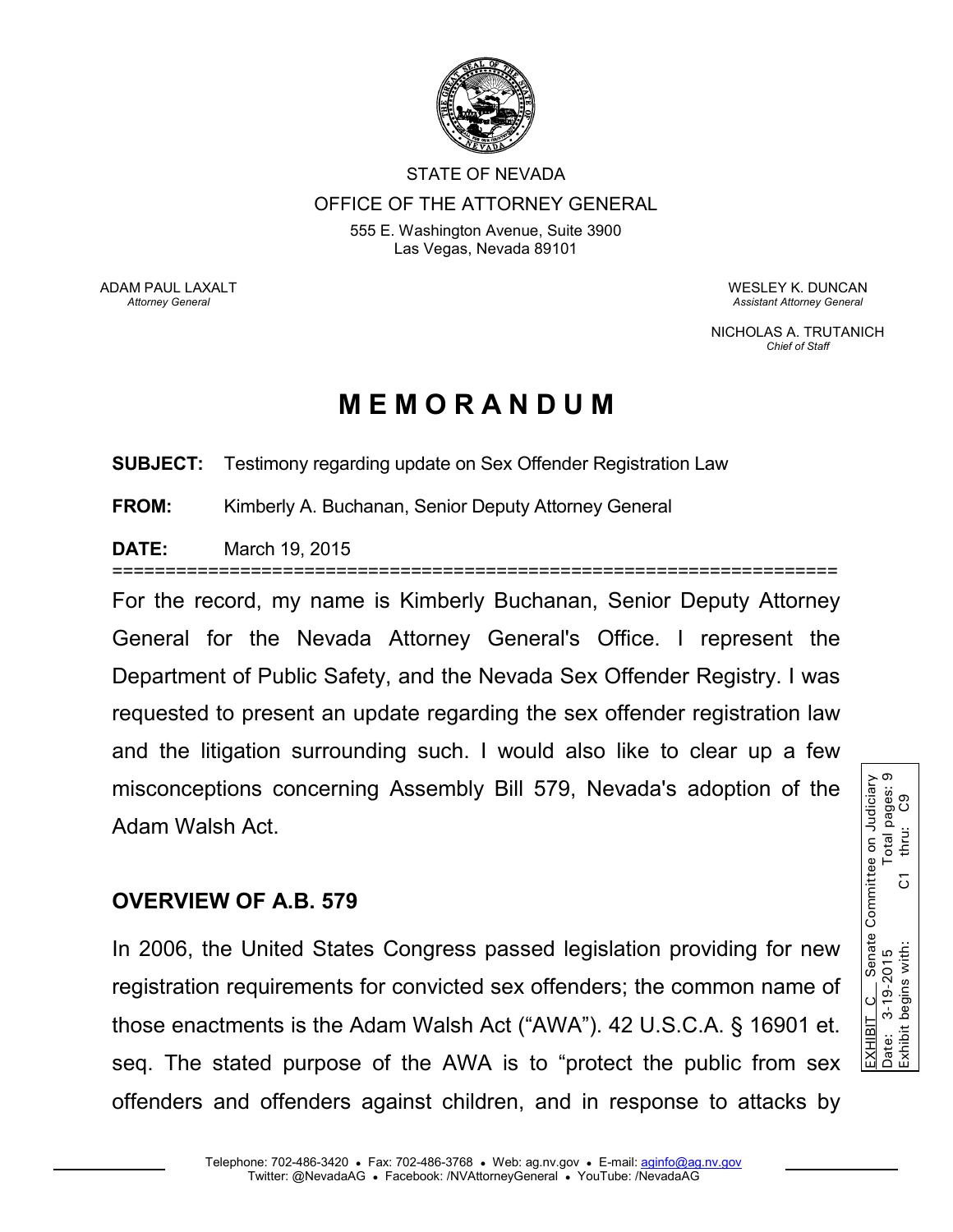violent predators. . ." 42 U.S.C.A. § 16901.

As part of that legislation, Congress encouraged state governments, United States territories and federally recognized Indian tribes to adopt a standardized sex offender registration and notification system.

In response to this federal legislation, Nevada passed Assembly Bill 579 to strengthen its existing registration and notification requirements and to make them consistent with the federal requirements. A.B. 579 passed unanimously in both the Nevada State Assembly and the Nevada State Senate in the 2007 legislative session.

The law replaced Nevada's existing registration requirements. The central innovation of the Sex Offender Registration and Notification Act (Title I of the Adam Walsh Child Protection and Safety Act referred to as "SORNA") and A.B. 579 is a classification system for sex offenders that place them into one of three risk tiers based solely on their crime of conviction. Registration and notification requirements are then keyed to an offender's tier classification.

In addition to the change in how sex offenders are tiered, A.B. 579 also:

- 1. Expands the time period during which sex offenders are subject to registration requirements;
- 2. Provides for in-person verification instead of mail-in registrations. This in-person check allows local law enforcement to collect current fingerprints, take a current picture, and update information on the car registration, driver's license and employment of the offender;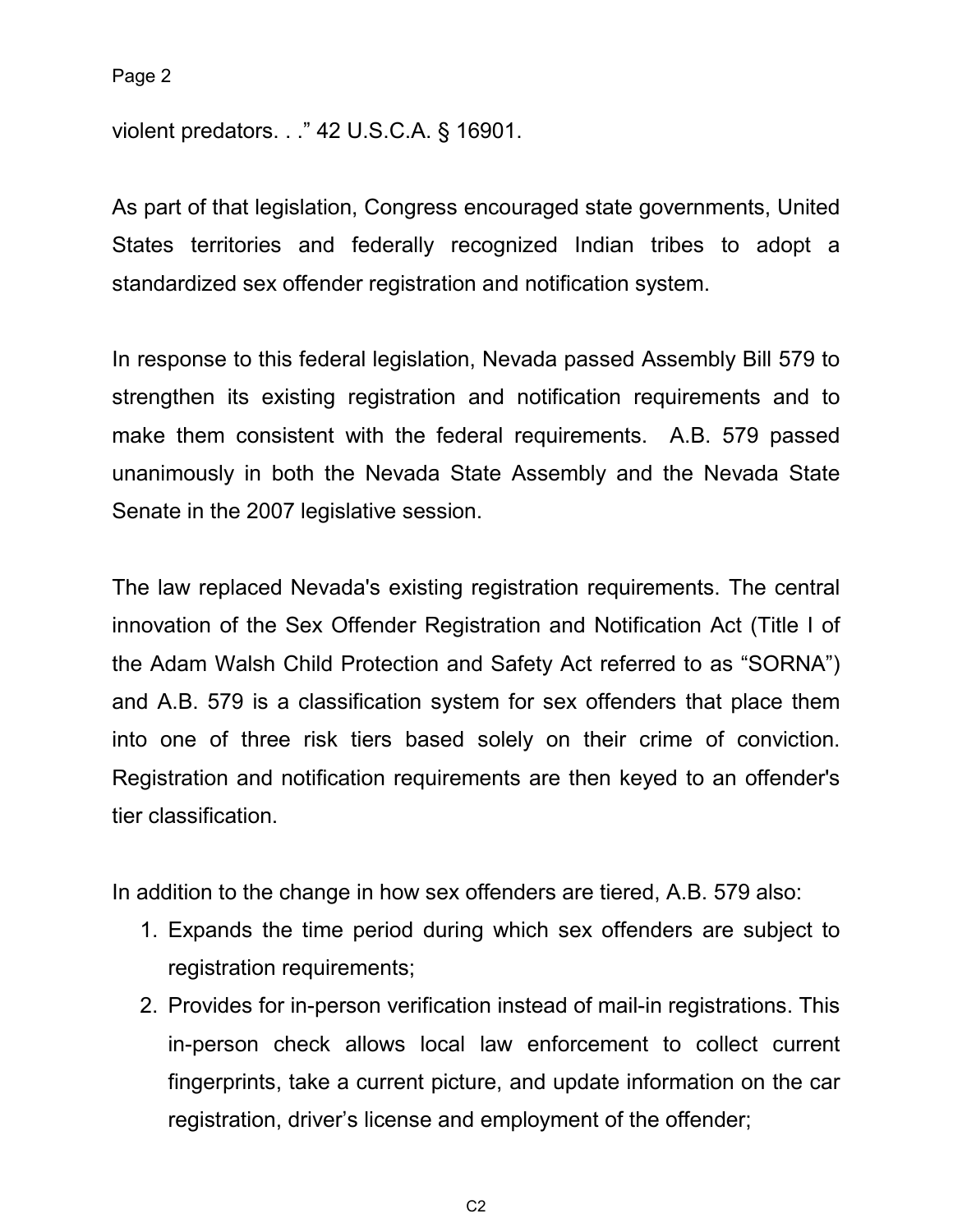- 3. Expands information listed on the public website; and
- 4. Requires that law enforcement actively provide notice of the status of certain registrants.

It is important to note that the sex offender laws have essentially remained the same with respect to duties to register. It is the tiering and length of registration requirements that have changed. Offenders who were required to register under existing law will still be required to register under the new laws, except that their tiering status may change as well as the length of time they may have to register. The offenses requiring registration are almost identical between the existing and new laws.

Under A.B 579, Tier I offenders must register for 15 years but may petition for early release after 10 consecutive years without a conviction for a new felony or sexual offense, and successful completion of any probationary or parole terms and a certified sex offender treatment program.

Tier II offenders are required to appear in person every 180 days and must register for 25 years.

Tier III offenders must appear in person every 90 days and are required to register for life but may petition for relief from registration after a period of 25 consecutive years without a conviction for a new felony or sexual offense, and successful completion of any probationary or parole terms and a certified sex offender treatment program.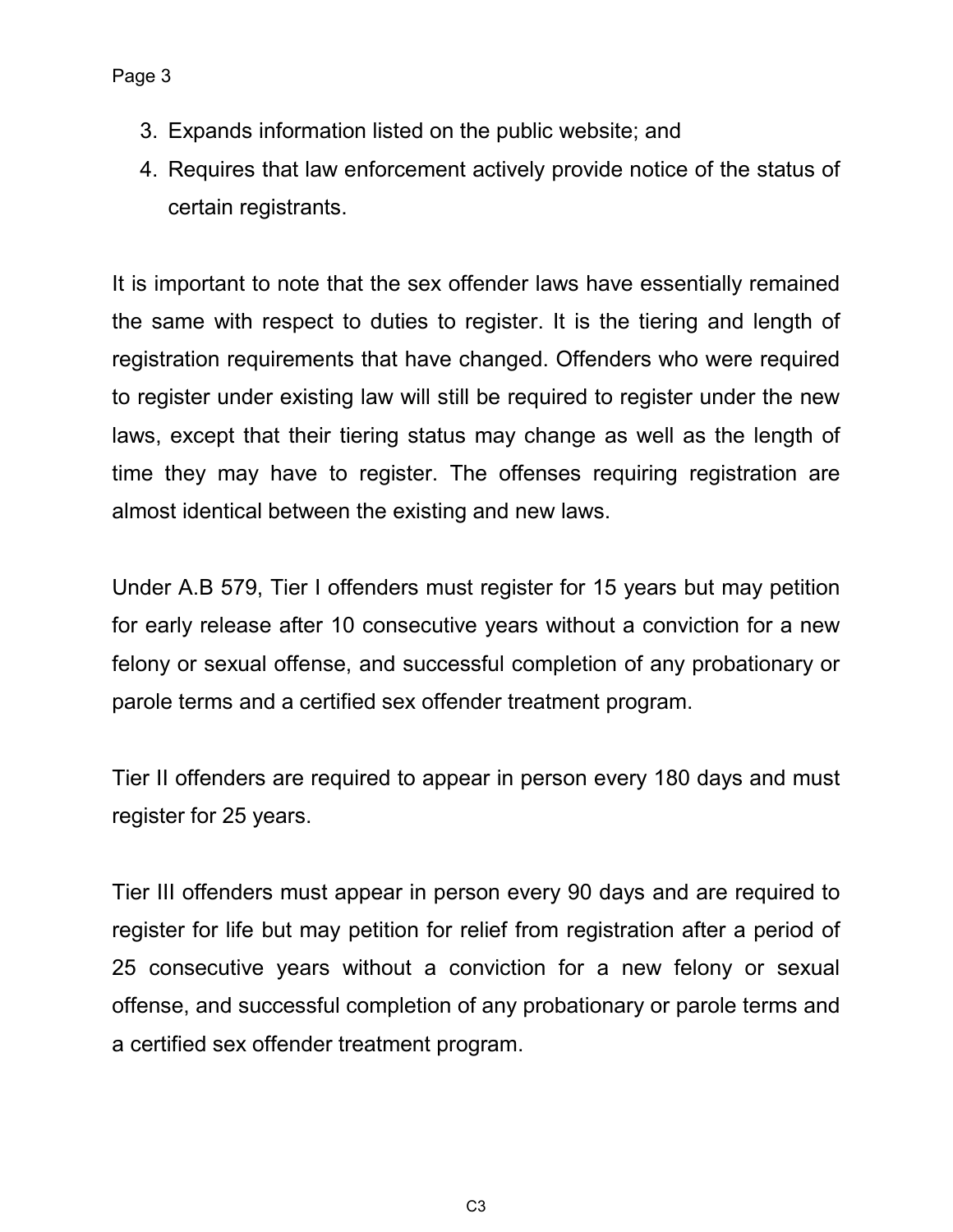A sex offender's information is available on the website. NRS 179B.250. Any member of the public may perform a search by name, alias, or zip code, yielding the following information about registered sex offenders: name and aliases; physical description; current photograph; year of birth; residence; school and employer address; license plate number and description of any vehicle owned or operated by the sex offender; name of, and citation to, the specific statute violated; court convicted in; name convicted under; name and location of every penal institution, hospital school, mental facility or other institution committed to; location of offense committed and assigned tier level. The website does not contain information regarding Tier 1 offenders unless they have been convicted of a sexual offense against a child or a crime against a child. NRS 179B.250(7)(b).

The public is prohibited from using information obtained from the community notification website for any purpose related to insurance; loans; credit; employment; education, scholarships, or fellowships; housing or accommodations or benefits, privileges or serves from any business, except as allowed by statute. NRS 179B.270. The registration information may also not be used to unlawfully injure, harass or commit a crime against a person named in the registry or residing or working at any reported address. NRS 179B.280 Misuse of information obtained from the website can result in civil and criminal penalties.

#### **LEGAL CHALLENGES TO A.B. 579**

The new sex offender registry requirements were set to go into effect on

 $C<sub>4</sub>$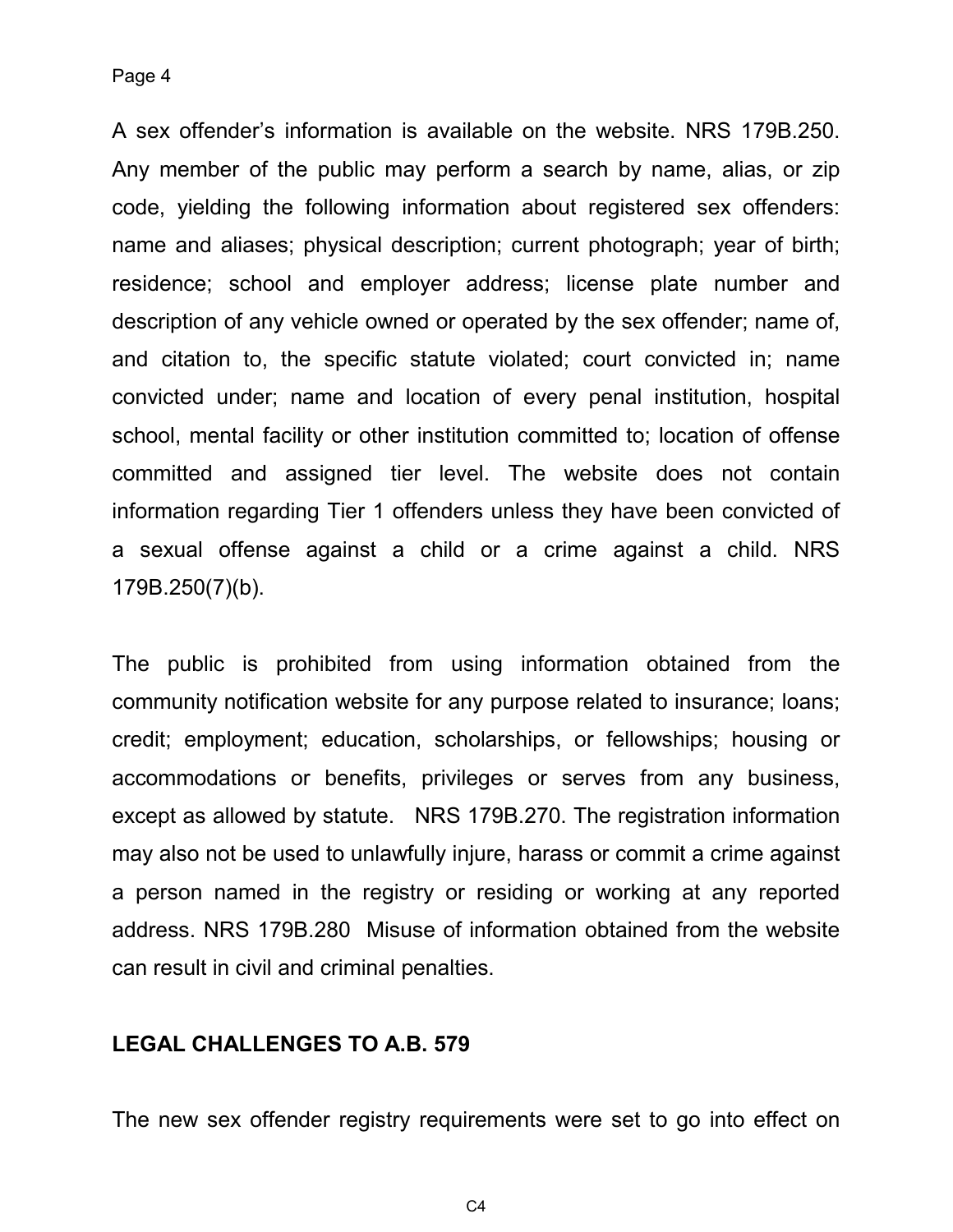July 1, 2008. On the eve of implementation, on June 24, 2008, the American Civil Liberties Union filed a federal lawsuit challenging the constitutionality of A.B. 579 and sought a preliminary injunction barring implementation of the unanimously adopted law. On October 7, 2008, the federal district court entered an order granting a permanent injunction declaring A.B. 579 unconstitutional and enjoining its enforcement.

In state court, a flurry of litigation also ensued. Plaintiffs in the lead case of *D.P. v Department of Public Safety*, Case No. A564966, filed a motion challenging the constitutionality of A.B. 579 and requesting a preliminary injunction. A preliminary injunction was issued barring enforcement of A.B. 579 as to the named plaintiffs and all others similarly situated. The state court case was stayed pending the decision from the Ninth Circuit on the appeal of the federal injunction.

On February 10, 2013, the Ninth Circuit issued its decision reversing the injunction as to A.B. 579 and holding A.B. 579 to be constitutional in its entirety. The federal court challenge was a comprehensive challenge to the implementation of A.B. 579. See *ACLU of Nev. v. Masto et al*., 670 F.3d 1046 ( $9<sup>th</sup>$  Cir. 2012). I have provided a copy of the Ninth Circuit decision that contains extensive constitutional analysis for this Committee's reference as Exhibit A.

Our Nevada Supreme Court considered the constitutionality of A.B 579 in the context of juveniles. On July 25, 2013, the Nevada Supreme Court, in an en banc ruling, held that A.B. 579 was constitutional as applied to juvenile sex offenders. The Court found that A.B. 579 was rationally related

C5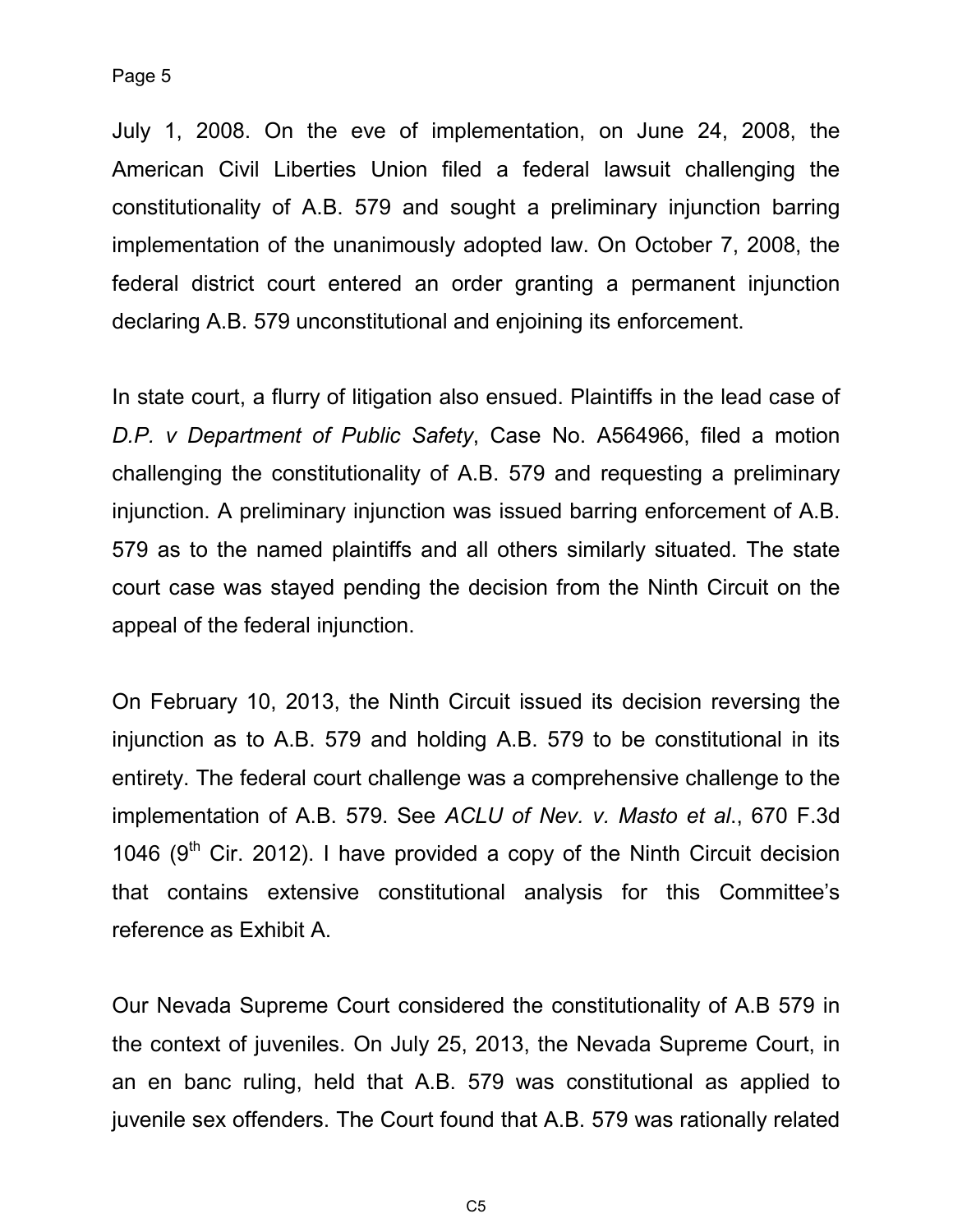to protect the public from juvenile sex offenders, did not violate procedural due process, was not constitutionally vague, and did not violate the Ex Post Facto Clauses of the United States or Nevada Constitutions. That case was entitled *State v Eighth Judicial Dist. Court (In re Logan D.)*, 306 P.3d 369 (2013). Attached for this Committee's review is a copy of that decision marked as Exhibit B.

Thereafter, the preliminary injunction was lifted in *D.P. v. Department of Public Safety*, case No. A564966, and the twenty-six consolidated cases. Two of the consolidated cases were appealed to the Nevada Supreme Court, *M.W.*, Case No. A565790; and *S.M*., Case No. A566001. On February 6, 2015, the Nevada Supreme Court issued an order affirming the judgment of the district court in the matter of *S.M*. I have attached a copy for your reference as Exhibit C.

On January 16, 2014, Plaintiffs, filed the case entitled *Does 1-24 v. DPS*, case no. 64890, again challenging the constitutionality of A.B. 579. The district court ruled that Plaintiffs did not have a reasonable probability of success on the merits and, accordingly, denied their application for a temporary restraining order. After all of this litigation, the State was set to implement the will of this body. Plaintiff filed a writ with the Nevada Supreme Court and on January 30, 2014, the Court stayed implementation of AB 579. This stay remains in effect. As you can see, Ms. McLetchie and I have battled many cases for many years concerning the constitutionality of A.B. 579. Counsel and I agreed to postpone oral argument in the matter of *Does1-24* until after this legislative session in deference to this body.

C6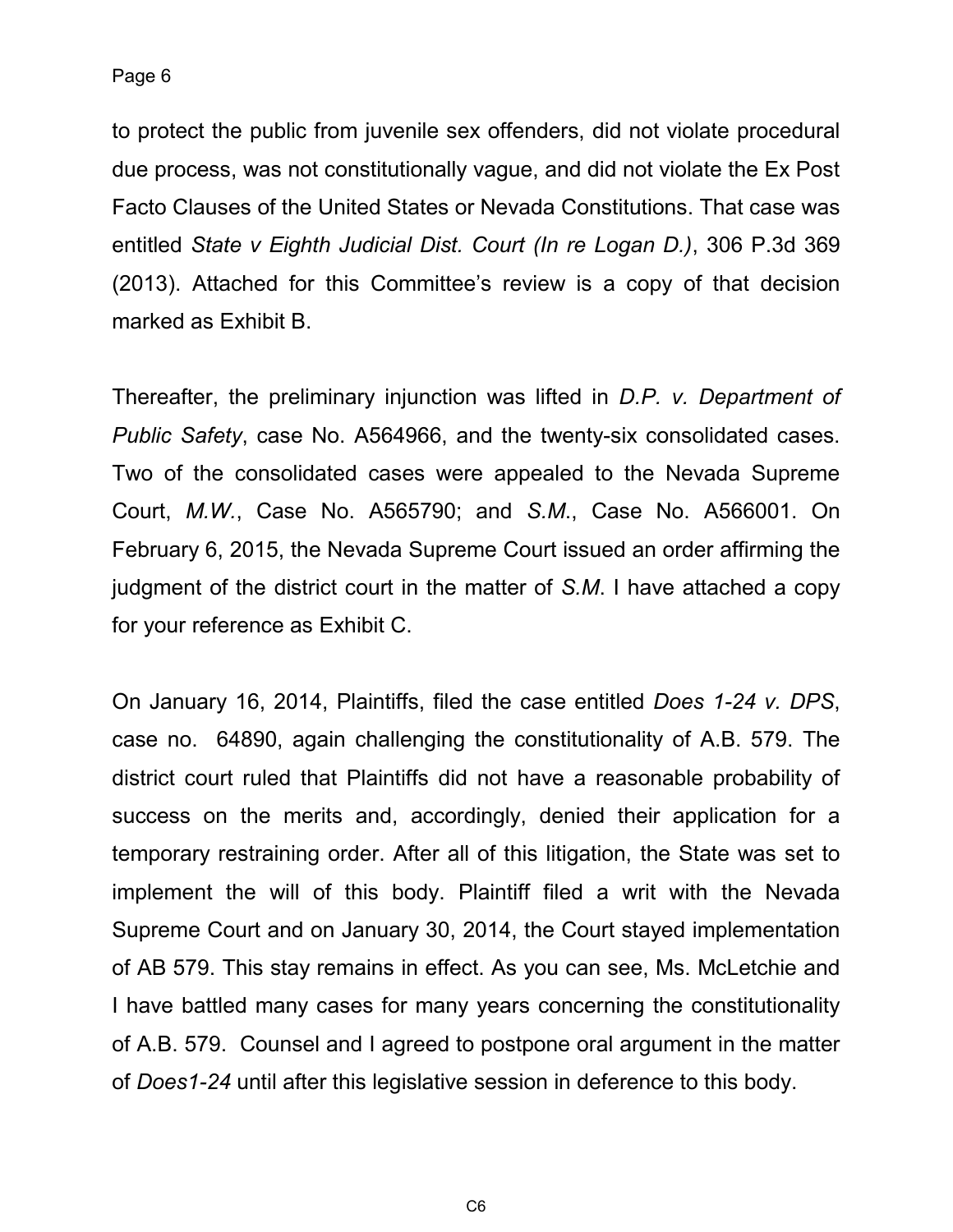In summary, the State has won every single legal challenge to the constitutionality of A.B. 579. The State prevailed in the extensive constitutional challenge raised in federal court and finally decided by the Ninth Circuit Court of Appeals. The State prevailed in the Nevada Supreme Court in the context of juvenile offenders, which is a more difficult burden to carry than in the adult context. The State recently prevailed in the Supreme Court again in an adult context. All of these cases and the ultimate judicial findings have upheld the constitutionality of Assembly Bill 579, a bill that was passed by this legislature unanimously. I am confident that the State will prevail in its last legal hurtle and be permitted to implement A.B. in the near future.

#### **MISCONCEPTIONS:**

I would like to clear up a few misconceptions on Nevada's adoption of the Adam Walsh Act. While many have challenged this law due its retroactivity to 1956, it is important to remember that current law [NRS 179D.400] provides for registration for sexual offenses going back to 1956 and thus AB 579 does not change this.

Another misconception about this law is that it will require registration for consensual relationships between teenagers, Romeo and Juliet scenarios. However A.B. 579 specifically exempts both "Romeo" and "Juliet" from having to register. NRS 179D.097(2) provides that the term sexual offense does not include an offense involving consensual sexual conduct if one party was at least 13 years of age and the other was not more than 4 years older at the time of the act. Also exempted from the definition of sexual act

C7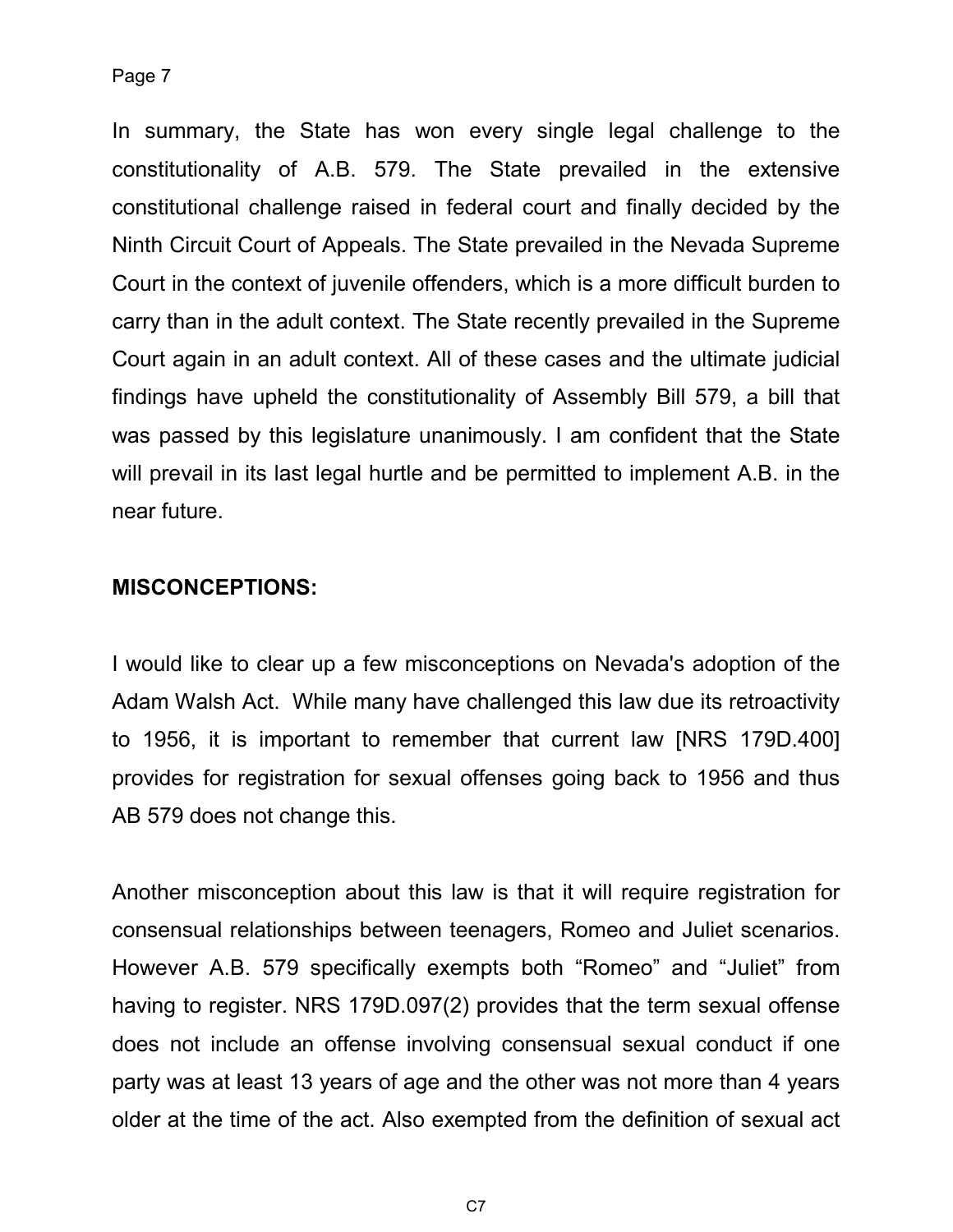is consensual sexual conduct between adults unless one adult was under the custodial authority of the other at the time of the act.

In addition, some have argued that A.B. 579 creates a needle in a haystack problem because the tier levels of many offenders will increase as a result of the implementation of AB 579 and the public will not understand how to identify the serious offenders. That argument underestimates the ability of Nevadans to process the information they receive concerning sex offenders in a manner to better protect themselves and their children. A.B. 579 does increase the tier levels of many offenders and provides the public with more information about more sex offenders that previously wasn't available to the public. However, the average Mom or Dad does not look statewide at all of Nevada's sex offenders. They look at who is in their neighborhood before allowing their children to play at a neighbor's house. A.B. 579 makes more sex offenders public through the website ensuring Mom and Dad have more information to keep their children safe in whatever manner they sit fit.

Lastly, it is important to remember that the purpose of sex offender registration is public safety. Prior to the passage of A.B. 579, the Nevada Supreme Court reviewed Nevada's registration and notification requirements and held, "our review of the statutes themselves and the legislative history of the sex offender registration and notifications statutes indicates that they were not intended to impose a penal consequence but were instead implemented to protect the community and assist law enforcement in solving crimes."